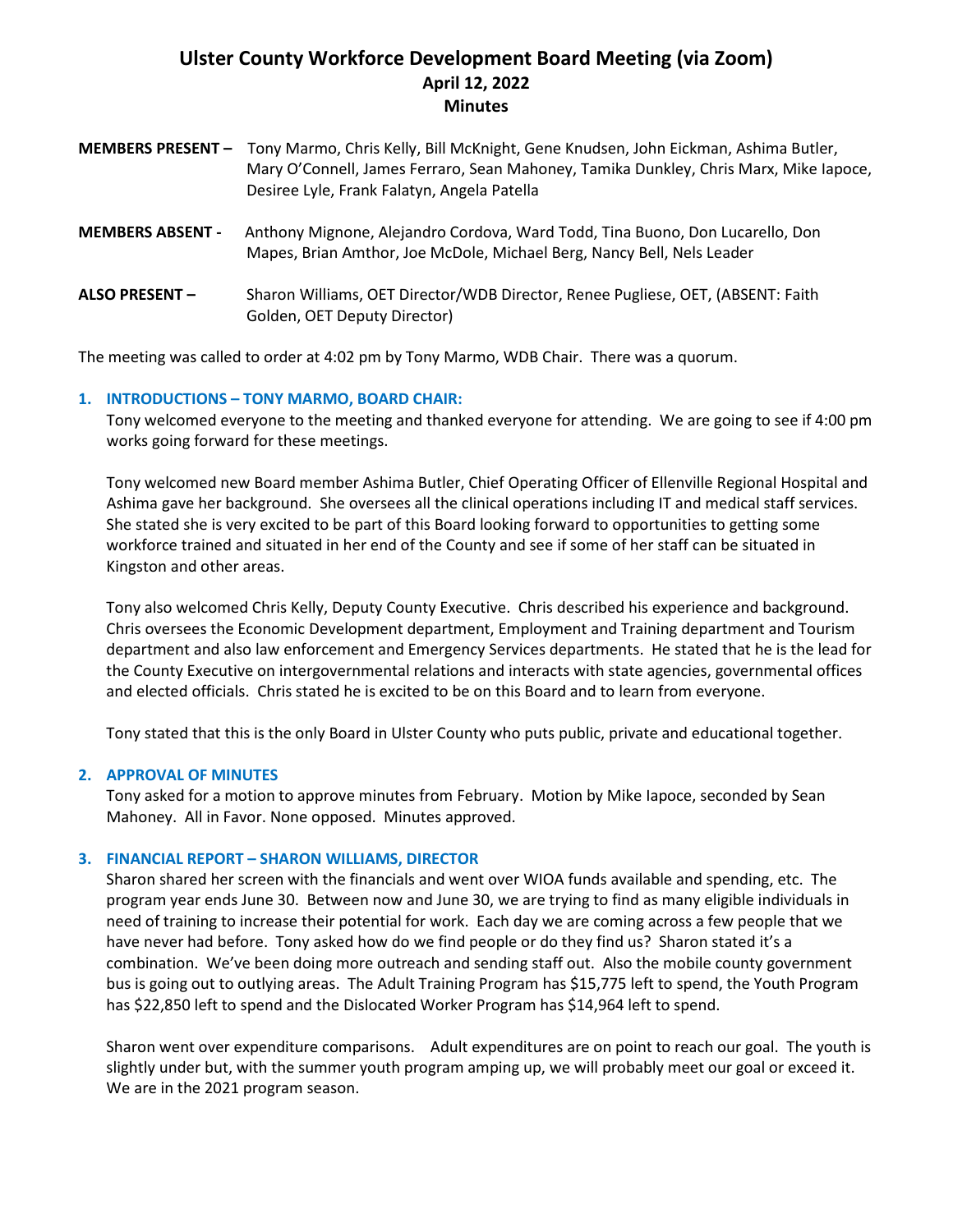Chris Marx asked about the Summer Youth Employment expenses spreadsheet, stating the expenses were over– Sharon stated that right now there is an approximation and the actual allocation will work itself out. They made an increase in the hourly salary.

Gene asked about the in-demand occupations that are eligible for funding through OET. He said there is an uptick in people seeking training and new employment which is curious. He would like to revisit this and where we are funding them and where training is available. Tony stated there is a general lack of workforce and there will be follow up discussion.

#### **4. BOARD CHAIR COMMENTS – TONY MARMO, BOARD CHAIR**

Tony asked everyone to take note of the calendar of meetings that was sent to everyone. The November WDB meeting will need to be rescheduled due to 11/8 being Election Day. It will be rescheduled to either the Tuesday before or after – more word on that to come. Tony mentioned perhaps having a summer gettogether/get to know you. Tony stated that everyone is welcome to sit in on the Executive Committee meetings – it is not a closed group.

Tony shared his screen of the committee structure and standing committees. The Executive Committee is per our by laws and the One Stop Committee is also. The Executive Committee set up some strategic committees. Most people have signed up for one or more of the committees. He stated that Board membership is key. The plan is to set up a meeting of these groups before the next Board meeting.

Gene asked if OET staff is the Chair and who is the one to say that someone has to work on something? Tony stated that we need a volunteer chair and staff partner. We will start with volunteers. Gene also asked has the 2040 Initiative changed and needs to be revisited based on the needs of the County. Conditions have changed. Frank brought up that it would be helpful to have someone on these committees that is doing the same work on another similar Board. Frank said it would be great if the head of each of these committees could be someone that is on another committee that syncs up with what we are trying to do. Sean suggested that we set the meeting with the members, and then first address what the mission of all of these committees is. Then interested parties can come forward. Sharon will send out the 2040 report again to everyone for review.

Chris Kelly spoke about the lack of workforce and how it is a widespread problem. We should try to start initiatives.

#### **5. DIRECTOR'S REPORT: SHARON WILLIAMS, WDB DIRECTOR**

#### WORKFORCE DATA:

The DOL February reporting shows NYS increased private sector jobs by 39,000. Out of 15 metropolitan areas, the Kingston metro area is second with increased jobs. We are only behind NYC. The greatest gain is in the leisure/hospitality industry. There is a major decrease in the unemployment rate – 3.9% as of February. State data conflicts with what we are seeing.

Jim said that everyone is hiring. He is getting more applicants/responses for jobs, but the issue is in retention and losing people and also people not following through with interviews, completing paperwork, etc. Ashima stated she is experiencing this also. John Eickman is having the same problem in the hospitality industry. Other employers are offering \$8.00 - \$18.00 more per hour and we cannot compete with this. Tony brought up also that people are retiring.

Sharon will send new March data report when it comes out and we will continue to watch and compare March to February.

#### PROGRAM UPDATES:

Summer Youth Employment program - We have applications coming in. The applications are due by May 20<sup>th</sup> and jobs start in July. Our goal is to serve at least 118 young people with jobs around the County. We have some repeat participants. We have a lot of the same worksites as last year and have gotten a few new ones